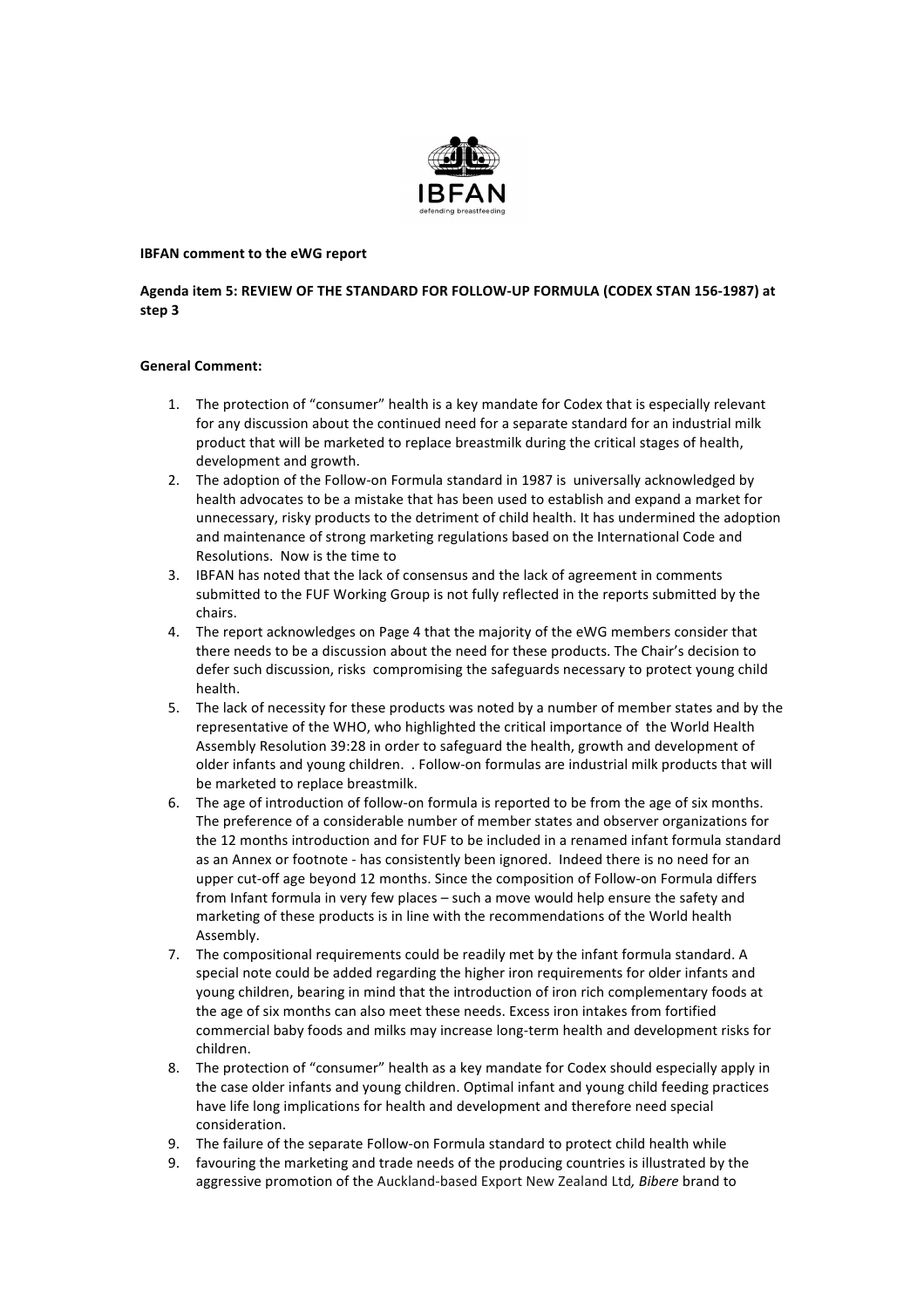Cambodia. Monitoring reports point to the Bibere facebook showing multiple Code violations of parents receiving free Bibere formula products. (Phnom Phenh Post, Oct 22, 2015, Watchdog calls out firm for marketing formula.) The Cambodian government banned all such advertisements and promotions of formula milks in 2005 with Sub-Decree 133, which prohibits promotion of products up to the age of 24 months  $-$  both directly to the public and specifically throughout the health care system.

- 10. Overall IBFAN is concerned that the options put forward and those overlooked would not ensure the safety, quality, appropriate use and marketing of this product.
- 11. Breastmilk is environmentally sustainable. Breastfeeding has no negative impact on the environment and the capacity of our planet to allow all people to live well and healthily, now and in the future. In contrast, formula feeding is unsustainable and leaves a large, heavy ecological footprint which includes the resources consumed during the production of the formula as well as the waste left behind. The carbon footprint of greenhouse gases left behind contributes to climate change, while waste and garbage pollute our environment. Among all the categories of formulas, the Follow-up formula which includes so called 'Growing up Milks' and 'Toddler Milks" contributes significantly to the *environmental* **burden.**
- 1. IBFAN also wishes to highlight the additional health risks when infants and young children 6 to 24 months are not breastfed. A recent systematic review to determine the impact of optimal breastfeeding practices in children 6–11 and 12–23 months of age found that those who were not breastfed had 1.8- and 2.0-fold higher risk of mortality, respectively, when compared to those who were breastfed. The authors concluded that the risk was twofold higher in nonbreastfed children when compared to breastfed children aged 6-23 months.<sup>1</sup>

#### **Specific Comments**

#### Page 3 - last two lines and top of Page 4:

What evidence is there that "globally, iron and the quality of dietary fat in the diet were consistently *found* to be inadequate in sub-groups of the populations. Other nutrients frequently found to be *limited in the diets of infants and young children.....* 

Does this mean that the FUFs are now being positioned to address nutritional inadequacies or to meet some of the nutritional requirements of young children - the lack of necessity for these products makes it impossible to define what nutrients should be added to the FUF "milk" products when it is intended to be a part of a complementary feeding diet which consists of increasing intakes of nutrient and iron rich family foods and a decreased reliance on breastmilk to two years and beyond. With such a variation in complementary feeding across the globe how can a standard address "flexibility" in nutritional needs?

#### **Page 3 - Para 10:**

Rephrase to read: Several eWG members did not seem to understand that standards are designed to be read by regulators - not consumers - and can be used in trade disputes. If a revised standard is agreed upon, adding wording that the product is not necessary might assist Member States who wish to adopt strong legislation on these products.

#### Page 4:

"The majority of eWG members suggested that reference to relevant WHA resolutions be incorporated *into the Scope of the Standard, similar to the approach and wording of Section 1.4 of the Standard for Infant Formula. Many of those eWG members who suggested reference to WHA resolutions be contained within the Scope, also suggested that principles contained within the relevant resolutions* will also need be considered as part of the review of the labelling provisions for follow-up formula.

Several eWG members commented that the review of the Scope and Labelling requirements did not *form part of the ToR for the 2015 eWG and therefore discussions on this issue should be deferred until* 

 

<sup>1</sup> http://onlinelibrary.wiley.com/doi/10.1111/apa.13147/abstract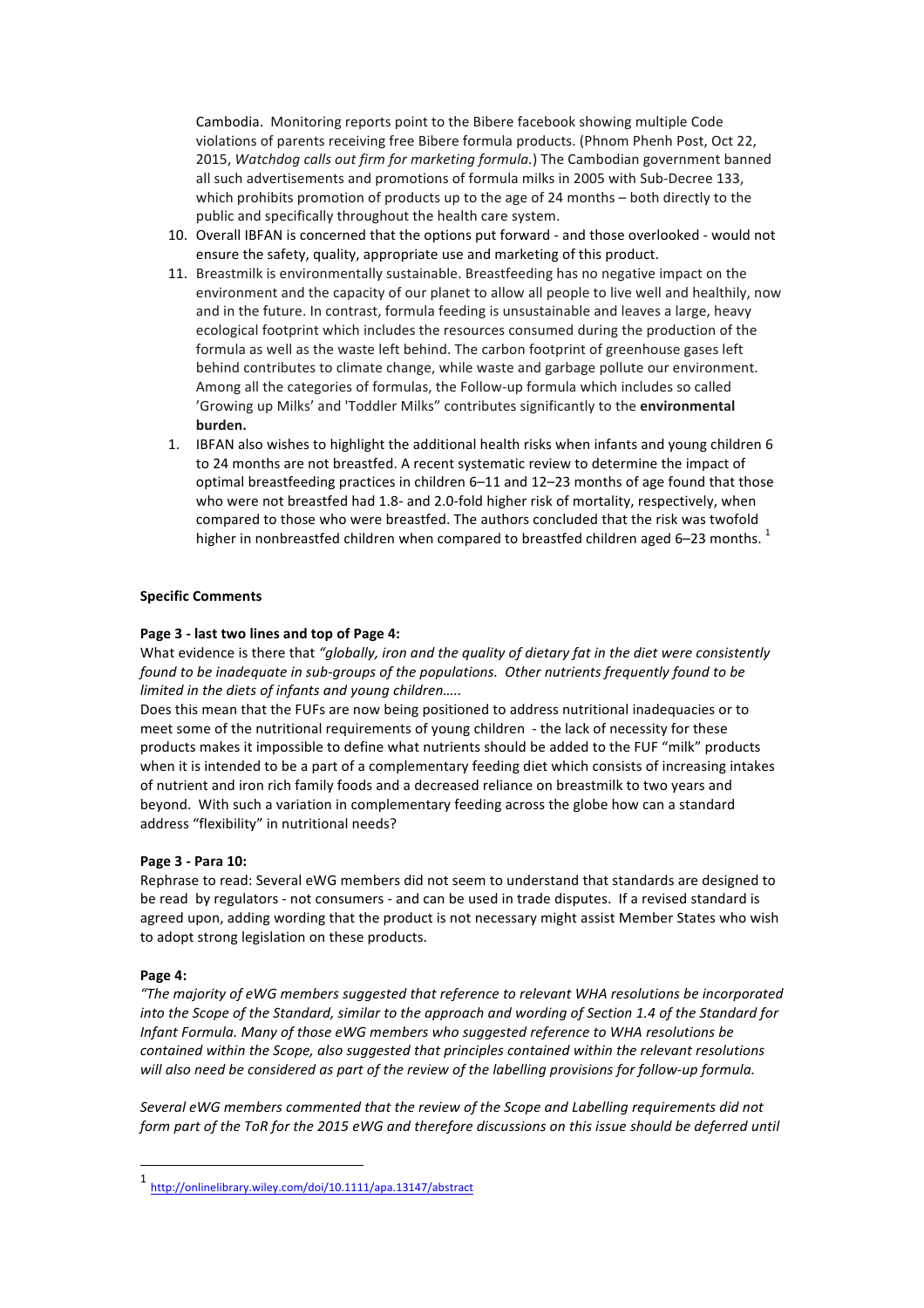such time as the group is able to simultaneously review the Scope and Labelling sections of the Standard. The Chairs agree that discussions and a decision about if, and how, applicable WHA resolutions should be incorporated into the Standard for Follow-up Formula fall outside the terms of *reference for the eWG, and as such should be deferred until a time when this is specifically addressed.* The Chairs would however like to acknowledge the information below provided by eWG members. It is proposed that these valuable comments are noted and considered in future discussions around WHA *resolutions."*

Clearly the majority of the eWG members have stated that the WHA resolutions regarding the lack of necessity for these products should be in the Scope. Why does this discussion need to be deferred if the majority have made it clear that this is fundamentally important to how the revision evolves? Deferring such a fundamental provision during the process of the revision of the FUF standard may compromise other safeguards necessary to protect young child health from the risks of using industrial milk products and industrially based nutrients as sources of nutrition during the critical stages of health, development and growth.

#### **Page 5 – Description:**

Using the wording "from the  $6<sup>th</sup>$  month on" is ambiguous. It is critical that the products not be used before the age of six months. The term "from the  $6<sup>th</sup>$  month on" can imply that the product may be used after the  $5<sup>th</sup>$  month. The wording should read: "from the age of 6 months onward".

Product that are not necessary should not be targeted consumption by older infants and young children. Nor should they be used until after 12 months as a part of a diversified complementary family food based diet.

**Page 6 - 4<sup>th</sup> - para below the box**: Rephrase: *the nutritional safety and adequacy of FUF shall be* established by an independent systematic review of all available evidence.

Page 6 Last para 6.1: There was NO general agreement that there should be a point of differentiation at 12 months.

**Para 10 - beginning:** "For some nutrients....Did the majority call for a deviation from the IF standard (other than for iron)?

**Page 9 - last Para:** The chair's conclusion that trade considerations should take precedence over health concerns regarding the maximum levels of protein is not acceptable. The protection of "consumer" health is a primary mandate for Code.<sup>2</sup>

**Page 11 - Box - Footnote 6:** Throughout the document all references to evaluation and scrutiny and reviews should be stress that such reviews should be independent of those manufacturing and distributing the products in question.

Page 13,14:The addition of DHA whether as an optional additive remains controversial as there is no conclusive evidence that the addition confers added benefits. "LCPUFA supplementation of infant *formulas failed to show any signifcant effect on improving early infant cognition. Further research is* needed to determine if LCPUFA supplementation of infant formula has benefits for later cognitive development or other measures of neurodevelopment."<sup>3</sup>

<sup>&</sup>lt;sup>2</sup> "Some eWG members noted that alignment with the Infant Formula Standard would result in a reduction in protein content in follow-up formula which does not align with the current compositional range for protein in the Standard for Follow-up Formula (current range: 3.0 -5.5 g/100 kcal). It was noted that this could cause significant issues for trade as current formulations of follow-up formula will not comply with the protein requirements. Furthermore this will have issues as national jurisdictions *begin* to adopt the revised Standard for Follow-up Formula. The Committee will need to consider how to accommodate an approach which would result in such a shift in composition, and if this was the preferred approach whether a transition period for implementation would be required. Due to the lack of strong scientific justification in establishing a maximum limit and potential impact on trade, it is recommended that a maximum level of 3.5 g/100 kcal is established to enable the transition to *lower protein content of follow-up formula globally*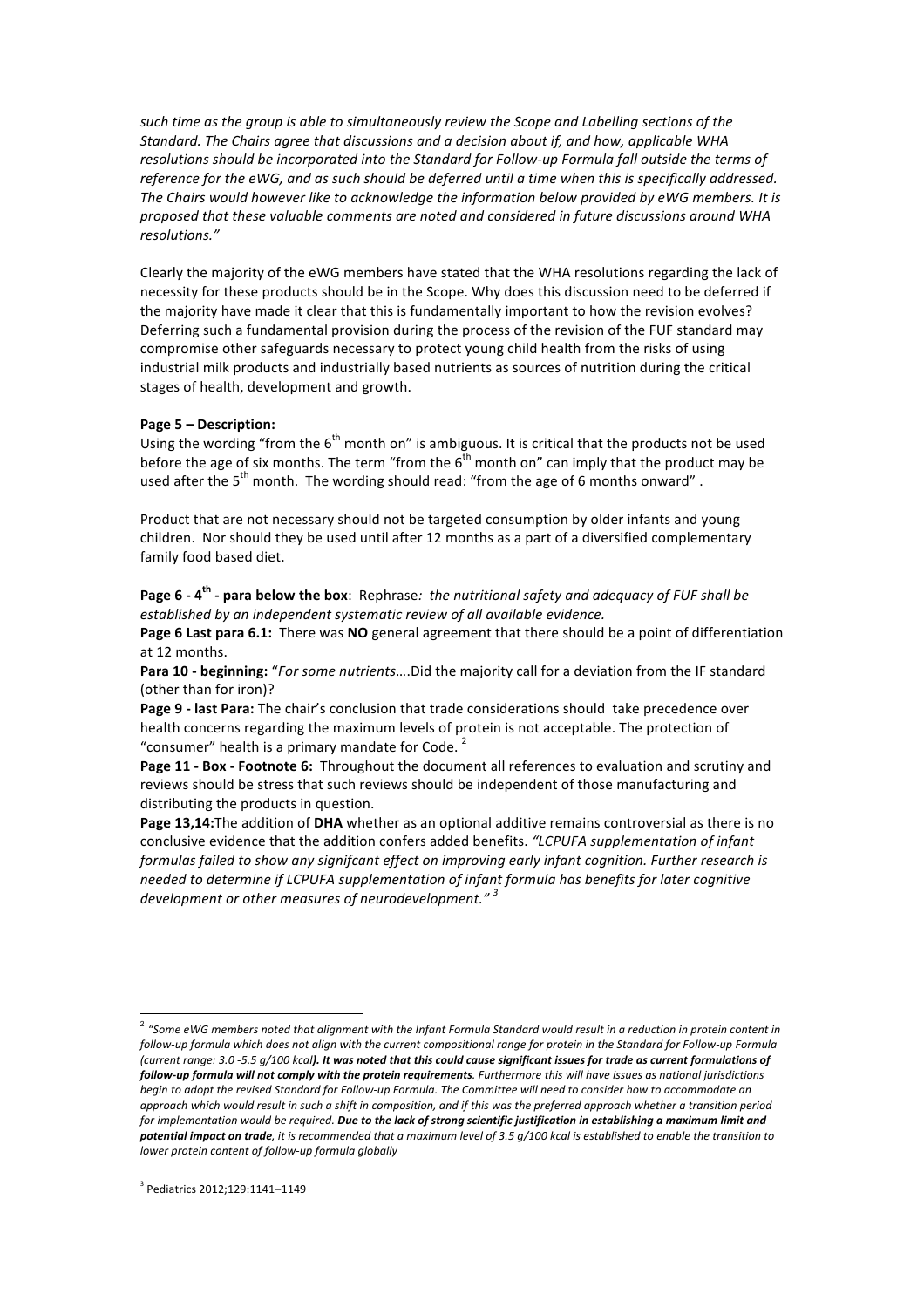#### **Concluding comments:**

- 1. IBFAN does not agree with the assumption that FUF are a suitable format to provide essential nutrients required for the growth and development of young children. The context in which nutrients are provided is of critical importance during the older infant and early childhood developmental stage. It is a time of exploring the tastes, textures, colours and the aromas of foods. Prolonged feeding of FUF will have a negative effect on the development of taste preferences with life long impact on dietary preferences. Moreover, in addition to the risks of excess nutrient intakes, nutrients provided as additives to industrially produced foods frequently differ in chemical configuration and impact compared to nutrients derived from natural foods and whole milk dairy products.  $^4$
- 2. *IBFAN* is of the opinion that there is no necessity for a separate standard for follow on formula and that one renamed *Standard for formulas for infants and young children* that could cover Infant formula and Follow-on formula and be applicable across the whole of the first year of life and beyond ., The standard could include a preamble stating that products other than infant formula are not necessary and can be banned from import.
- 3. IBFAN does not believe there is any need for follow-up formula products (sometimes referred to as 'Toddler' or 'growing up' milks  $-$  (a term that is in itself an implied health claim ) for children over the age of 1 year, in exceptional circumstances if health professionals believe there is a need for an artificial milk product, infant formula can remain the product of choice. After six months infants and young children need a diversified diet of energy and nutrient rich culturally appropriate, local foods along with breastmilk as the way to achieve the highest attainable level of health, growth and development. The marketing of costly commercial fortified, sweetened and/or flavoured milk products will interfere with the recommended way to feed infants and young children, confuses parents and compromises the health of children by contributing to NCDs and dental disease.
- 4. The revoking of the Codex standard for follow-up formula has significant potential to protect infant and young child health. Major health bodies have stated that these products are not necessary (WHO, EFSA), hence the removal of this standard will prompt national governments to take effective action to reduce the widespread misleading marketing of fuf and formulas for older babies.
- 5. The marketing of FUF misleads parents and encourages them to believe that these products are essential, that the nutrients they provide as 'hard to get' and that they have benefits above and beyond breastfeeding and healthy family foods. Additionally the removal of the standard would facilitate the ability of national governments to restrict these products that interfere with national policies and recommendations for optimal infant and young child feeding. Where there is a need for the use of breastmilk substitutes, infant formula can continue to be used beyond six months and for young children milk of animals (such as cow's milk) can be a part of the complementary food diet.<sup>5</sup>
- 6. In 2013 the **European Food Safety Authority** concluded that Growing Up Milks have no additional value to a balanced diet. <sup>6</sup>
- 7. In 2014 **EFSA updated its advice on infant and follow-on formulae**: "The Panel did not *consider it necessary to propose specific compositional criteria for formulae consumed after* one year of age, as formulae consumed during the first year of life can continue to be used by *young children."*
- 8. A number of studies from Australia, USA, Canada, and the UK have shown that to circumvent restrictions on the marketing of infant formula for the first six months, the

 

<sup>4</sup> Lawrence M (2013). Food Fortification: The evidence, ethics and politics of adding nutrients to food. Oxford: Oxford University Press. 

Jacobs DR, Mursu J, Meyer KA (2012). The importance of food. Archives Pediatrics and Adolescent Medicine; 166; 187-188. Eichler K, Ruthermann I, Brugger U (2012) Effects of micronutrient fortified milk and cereal food for infants and children: A systematic review. BMC Public Health, 12, 506-519.

Sacco JE, Dodd KW, Kirkpatrick SI,Tarsuk V (2013). Voluntary food fortification in the United States: potential for excessive intakes. European Journal of Clinical Nutrition (6 March 2013) Idoi:10.1038/ejcn.2013.51.

<sup>5</sup> http://www.who.int/nutrition/topics/WHO\_brief\_fufandcode\_post\_17July.pdf

<sup>&</sup>lt;sup>6</sup> 'Growing-up' formula: No additional value to a balanced diet, says EFSA October 2013.

http://www.efsa.europa.eu/en/press/news/131025

<sup>&</sup>lt;sup>7</sup> EFSA updates advice on infant and follow-on formulae 24 July 2014 http://www.efsa.europa.eu/en/press/news/140724